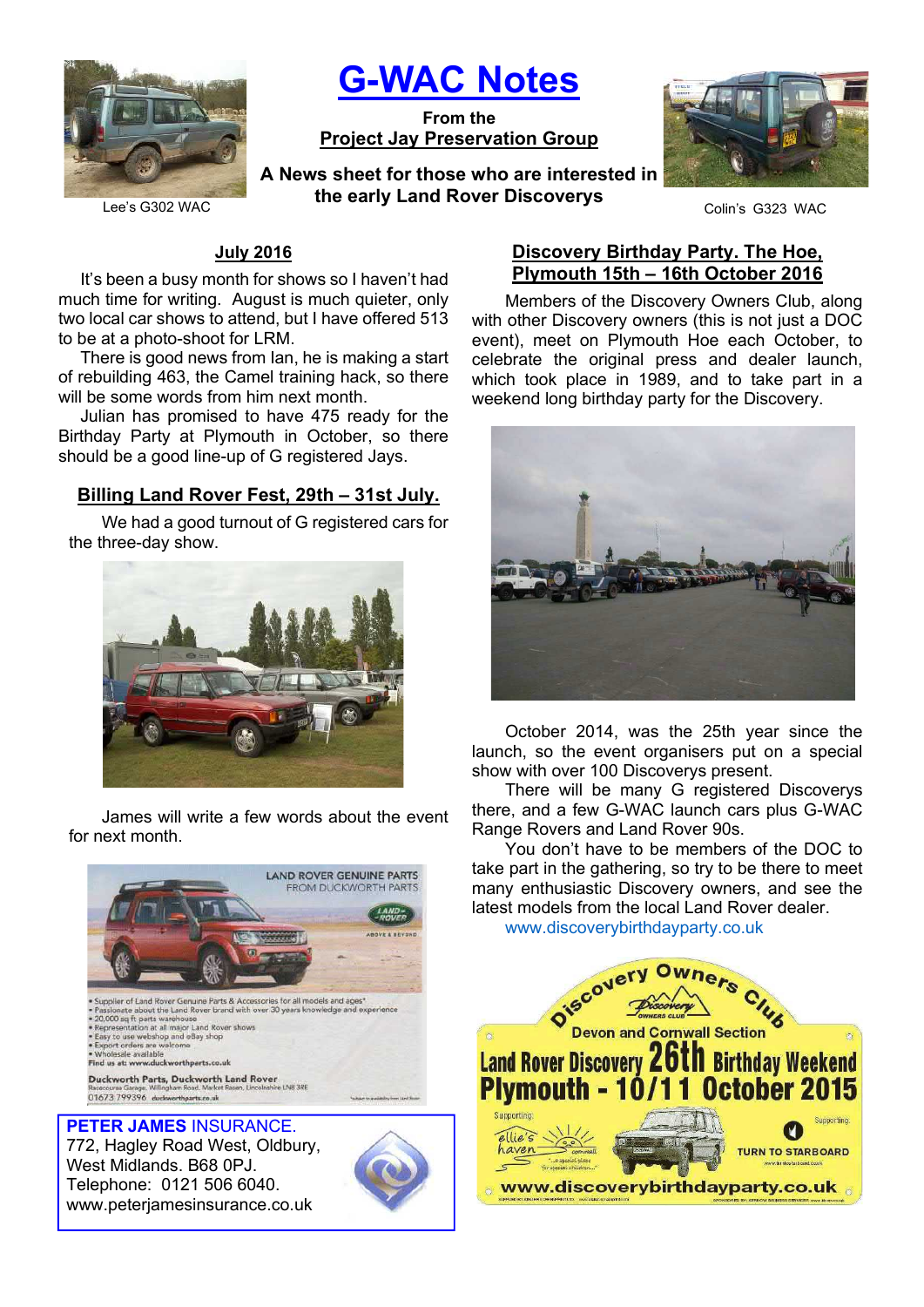## Show dates 2016

| <b>August</b>    |                                                 |                                 |  |
|------------------|-------------------------------------------------|---------------------------------|--|
| 7th              | Trans Pennine Run from Manchester to Harrogate. |                                 |  |
| 14 <sub>th</sub> | Raby Castle Classic Vehicle Show                | Staindrop, Co. Durham. DL2 3AH  |  |
| 20th-21st        | "Passion for Power" Classic Motor Show          | Tatton Park. Cheshire. WA16 6QN |  |
| 28th             | Classic Car & Bike Show                         | Ripon Racecourse. HG4 1UG       |  |
| <b>September</b> |                                                 |                                 |  |
| 17th-18th        | Peterborough Land Rover Show                    |                                 |  |
| 25th             | Ripon 4x4 & Vintage Spares Day.                 | Ripon Racecourse. HG4 1UG.      |  |
| <b>October</b>   |                                                 |                                 |  |
| 2 <sub>nd</sub>  | London To Brighton Land Rover Run.              |                                 |  |
| 15th-16th        | <b>Discovery Birthday Party</b>                 | <b>Plymouth Hoe</b>             |  |
| <b>November</b>  |                                                 |                                 |  |
| 11th- 13th       | Classic Motor Show NEC                          |                                 |  |

## Land Rover will undertake the restoration of 25 original Series 1 vehicles 'Reborn'

Not long after sister company Jaguar Classic confirmed that it was building nine new XKSS models, Land Rover Classic has announced that it is undertaking a project of its own.

The company has announced plans to restore 25 original Series 1 Land Rovers, back to perfect 1948 specification. While Land Rover hasn't released an official price, it's though that the cars will cost in excess of £60,000 each when completed.

Land Rover made the announcement at the 2016 Techno Classica show in Essen, calling the new scheme 'Reborn'. The company says that it has used its international network to secure 25 genuinely authentic 1948 Series 1 vehicles from around the world, ripe for restoration.

Each of the cars will undergo a full rebuild, using genuine Land Rover Classic parts to ensure the vehicles adhere to 1948 specifications exactly. Although most will be painted green, there are actually five period finishes, including Light Green, Bronze Green, RAF Blue, Dove Grey and Poppy Red.

If buying a 'Reborn' Series 1, the customer gets a choice of vehicles, and will have full access to view



the car as it progresses in the new Classic Workshop at Solihull, the home of Defender production.

Tim Hannig, Director, Jaguar Land Rover Classic, said: "The launch of the Reborn initiative represents a fantastic opportunity for customers to own a valuable and collectable automotive icon. Reborn showcases Land Rover Classic's expertise in restoring and maintaining our loyal customers' prized Land Rovers. It also demonstrates the business' commitment to supporting customers with original and genuine parts for Land Rover models that have been out for production for longer than 10 years."